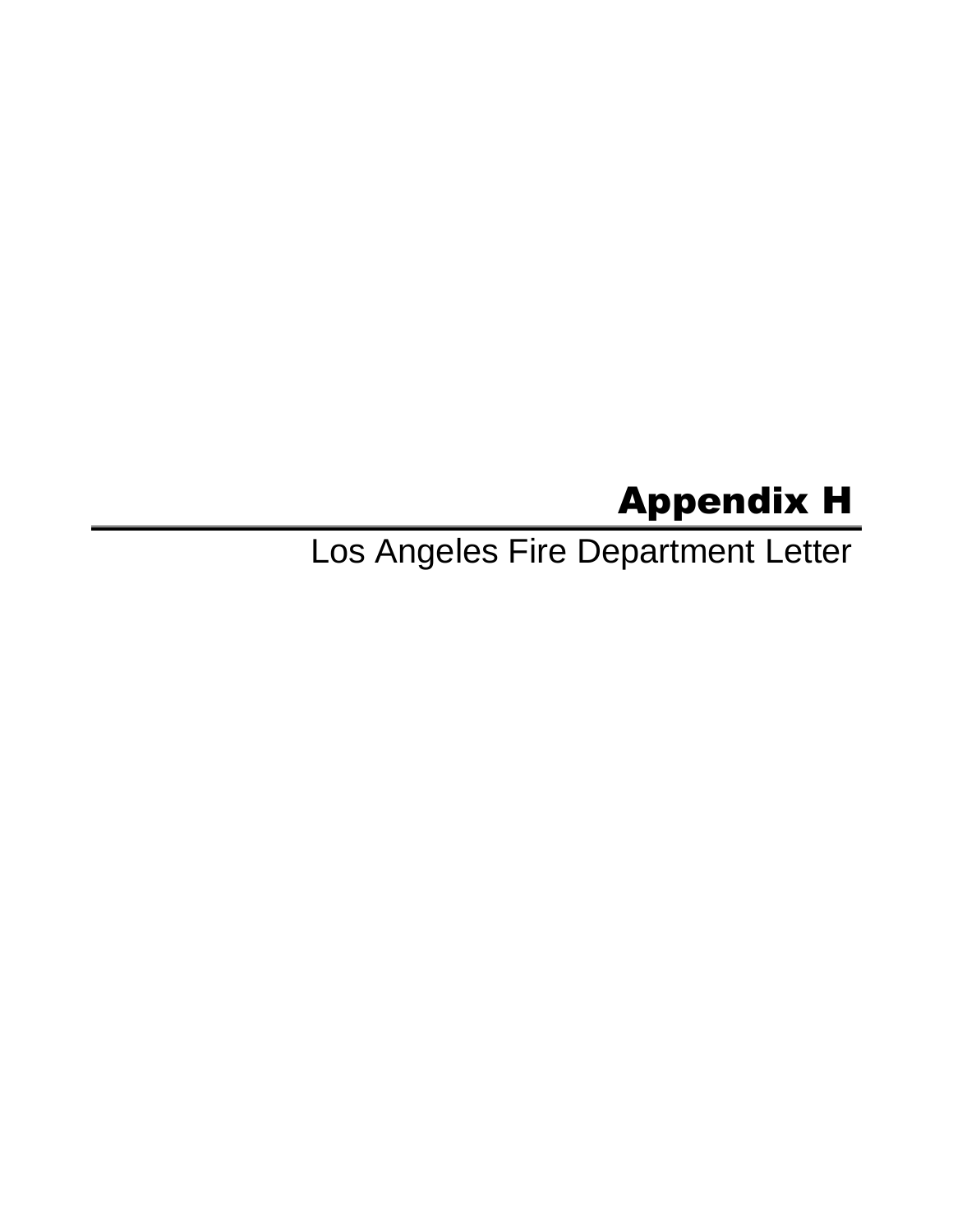#### **CITY OF LOS ANGELES**

INTER-DEPARTMENTAL CORRESPONDENCE

March 12, 2021

**To:** Vincent Bertoni, AICP, Director of Planning Department of City Planning Attention: Bradley Furuya

**From:** Los Angeles Fire Department

# **Subject: Notice of Preparation of an Environmental Impact**

**CASE NO.:** ENV-2020-1239-EIR **PROJECT NAME:** 1000 Seward Project **PROJECT APPLICANT:** 39 South, LLC **PROJECT LOCATION:** 1000 and 1006 North Seward Street; 1003, 1007, and 1013 North Hudson Avenue; and 6565 West Romaine Street, Los Angeles, California 90038

**PROJECT DESCRIPTION:** The Project includes the development of a ten-story mixed use office building (with an additional rooftop level for mechanical equipment and tenant terrace) on a 0.78-acre site located in the Hollywood Community Plan area of the City. Specifically, the Project would include the development of new office, restaurant, and retail uses totaling 150,600 square feet in one of two development options. Under Option A, the Project would develop 136,200 square feet of office uses, 12,200 square feet of restaurant uses (of which 6,100 square feet may be used for an entertainment use), and 2,200 square feet of retail uses. Under Option B, the Project would develop 134,100 square feet of office uses, 14,300 square feet of restaurant uses (of which 6,100 square feet may be used for an entertainment use), and 2,200 square feet of retail uses. Under either option, the proposed uses would be located within a single ten-story building (with an additional rooftop level) with a maximum height of 133 feet to the top of the highest occupiable level and a maximum height of 155 feet to the top of the rooftop level. In accordance with the Los Angeles Municipal Code (LAMC), the Project would provide 310 vehicular parking spaces and 58 bicycle parking spaces (36 long-term and 22 short-term) within four subterranean parking levels, one at-grade level that would be enclosed with the exception of the entrance, and three fully-enclosed and mechanically ventilated above grade parking levels. An existing restaurant and studio and production space, totaling 2,551 square feet and 8,442 square feet, respectively, along with a surface parking lot would be demolished to accommodate the Project under Option A. An alternative building design is also proposed as Option B that would allow the 2,551 square-foot restaurant to remain. Upon completion of either option, the Project would result in 150,600 square feet of floor area within the Project Site with a floor area ratio (FAR) of 4.4:1.

The following comments are furnished in response to your request for this Department to review the proposed development: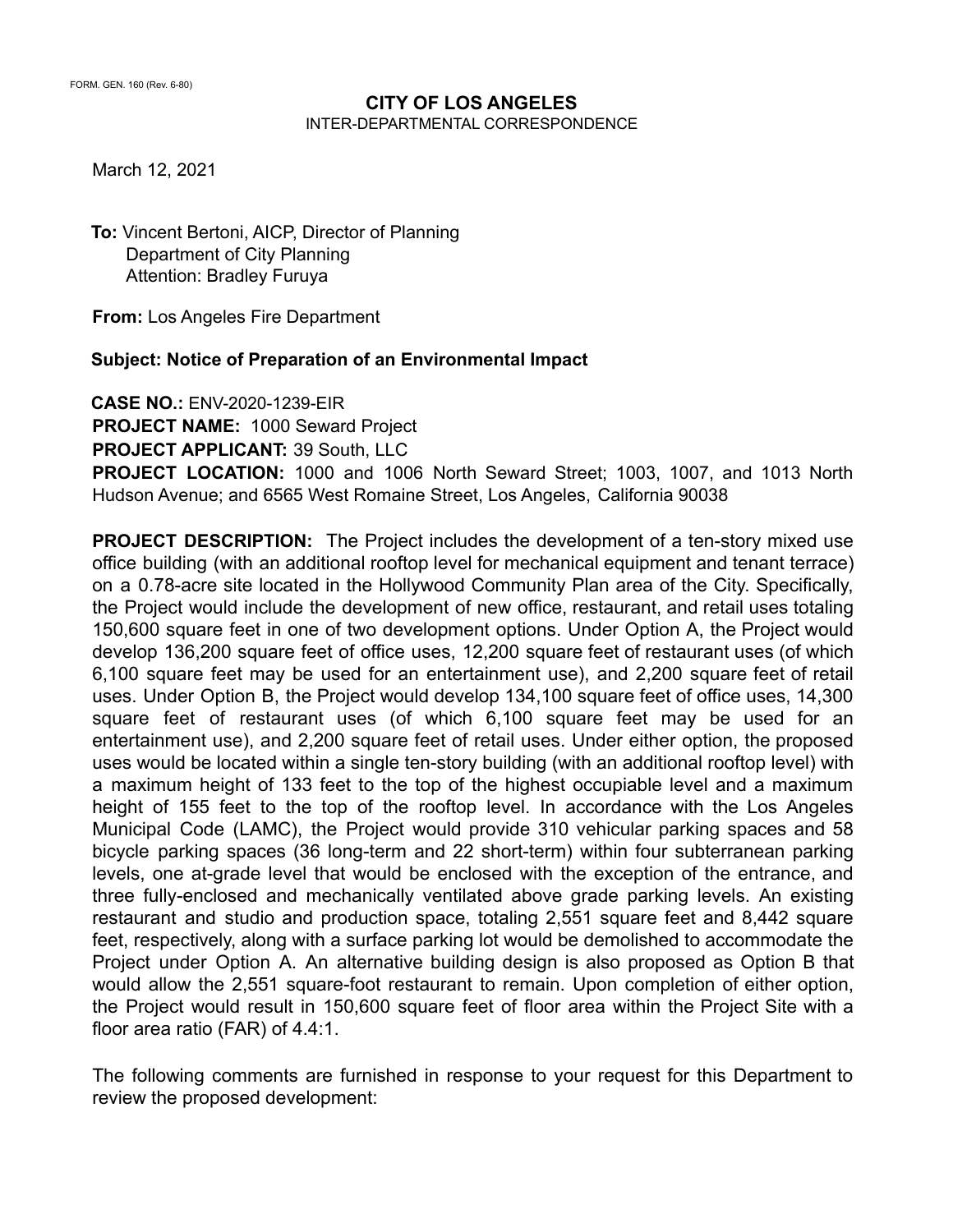## **FIRE FLOW:**

The adequacy of fire protection for a given area is based on required fire-flow, response distance from existing fire stations, and this Department's judgment for needs in the area. In general, the required fire-flow is closely related to land use. The quantity of water necessary for fire protection varies with the type of development, life hazard, occupancy, and the degree of fire hazard.

Fire-flow requirements vary from 2,000 gallons per minute (G.P.M.) in low density residential areas to 12,000 G.P.M. in high-density commercial or industrial areas. A minimum residual water pressure of 20 pounds per square inch (P.S.I.) is to remain in the water system, with the required gallons per minute flowing. The required fire-flow for this project has been set at **12,000 G.P.M. available to any block (where local conditions indicate that consideration must be given to simultaneous fires, and additional 2,000 to 8,000 G.P.M. will be required).**

Improvements to the water system in this area may be required to provide 12,000 G.P.M. fire flow. The cost of improving the water system may be charged to the developer. For more detailed information regarding water main improvements, the developer shall contact the Water Services Section of the Department of Water and Power.

#### **RESPONSE DISTANCE:**

Based on a required fire-flow of 12,000 G.P.M., the first-due Engine Company should be within 3/4 mile(s), the first-due Truck Company within 1 mile(s).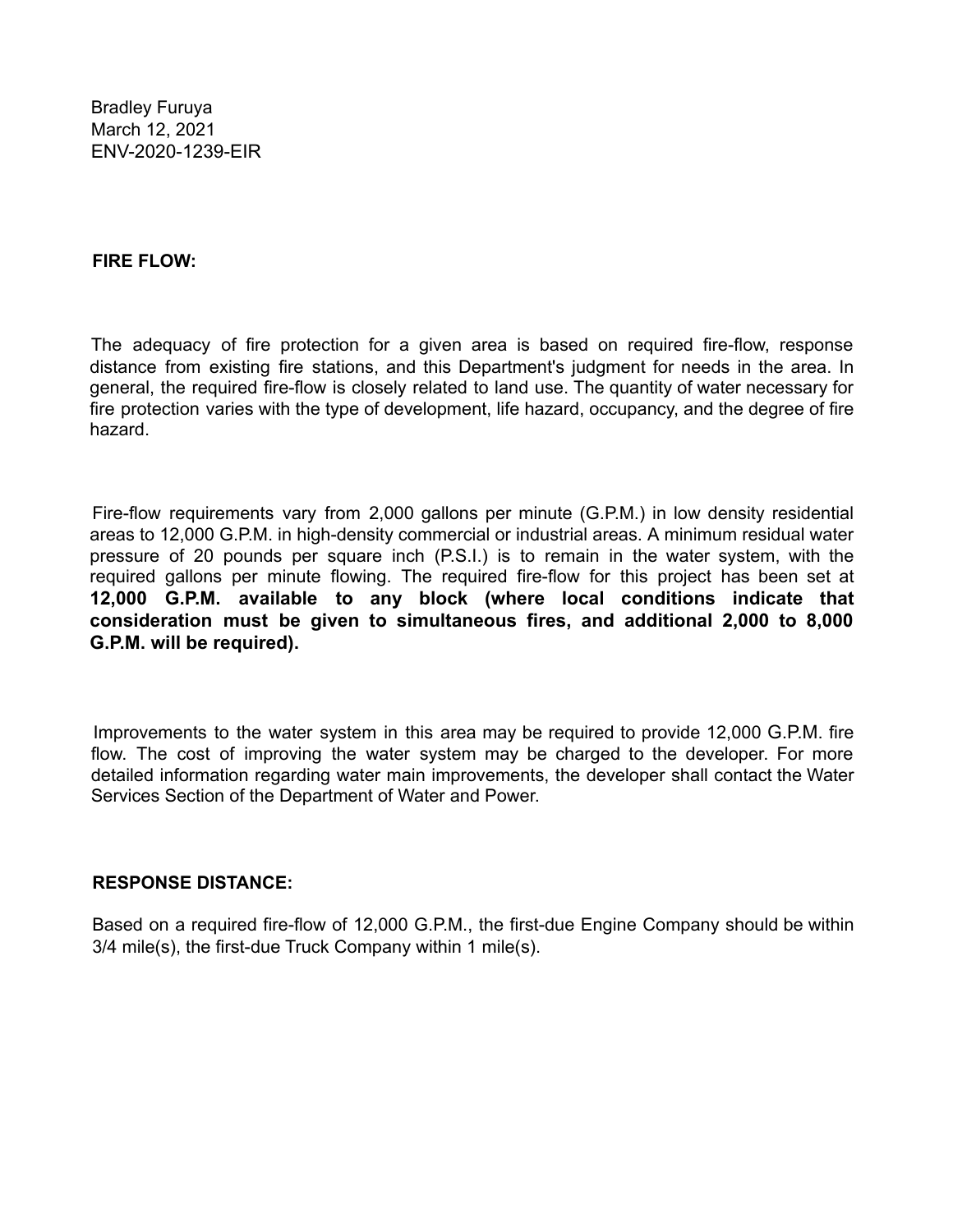## **FIRE STATIONS:**

The Fire Department has existing fire stations at the following locations for initial response into the area of the proposed development: **1000 Seward St.**

| <b>DISTANCE</b> | <b>Fire Station No. 27</b>                                                     | <b>SERVICES &amp; EQUIPMENT</b>                                                                        | <b>STAFF</b> |
|-----------------|--------------------------------------------------------------------------------|--------------------------------------------------------------------------------------------------------|--------------|
| 0.6             | 1327 N. Cole Avenue<br>Los Angeles, CA 90028                                   | Task Force, Paramedic Rescue Ambulance<br><b>BLS Rescue Ambulance and Urban Search</b><br>and Rescue   | 16           |
| 1.7             | <b>Fire Station No. 41</b><br>1439 N. Gardner Street<br>Los Angeles, CA 90046  | Engine, Paramedic Rescue Ambulance and<br><b>Brush Patrol</b>                                          | 6            |
| 1.8             | Fire Station No. 52<br>4957 Melrose Avenue<br>Los Angeles, CA 90029            | Assessment Engine and Paramedic Rescue<br>Ambulance                                                    | 6            |
| 1.9             | <b>Fire Station No. 82</b><br>5769 W. Hollywood Blvd.<br>Los Angeles, CA 90028 | <b>Engine and Paramedic Rescue Ambulance</b>                                                           | 6            |
| 3.4             | Fire Station No. 35<br>1601 N. Hillhurst Avenue<br>Los Angeles, CA 90027       | Assessment Light Force, Paramedic Rescue<br>Ambulance, BLS Rescue Ambulance and<br><b>Brush Patrol</b> | 14           |

Based on these criteria (response distance from existing fire stations), fire protection would be considered **adequate.**

At present, there are no immediate plans to increase Fire Department staffing or resources in those areas, which will serve the proposed project.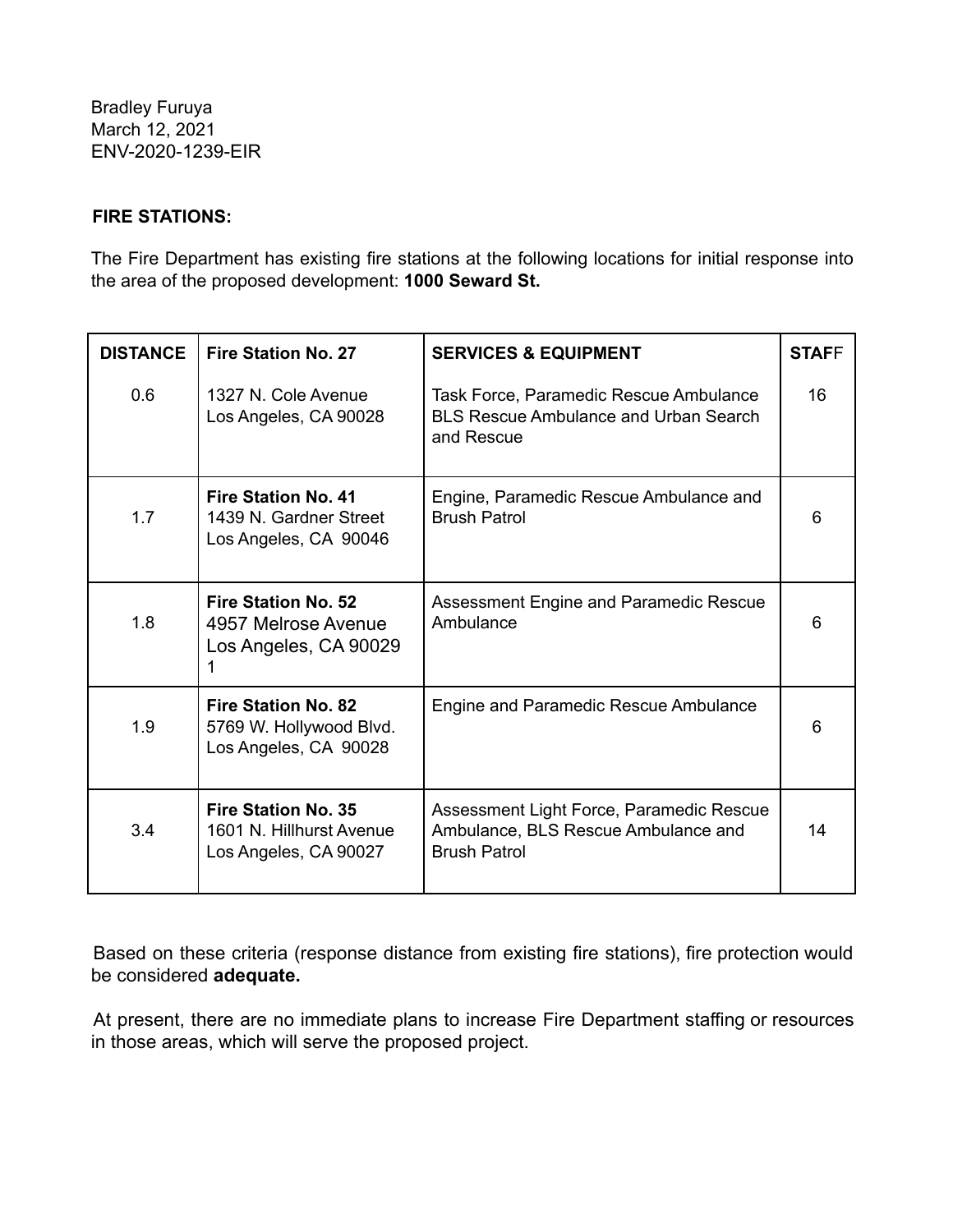# **FIREFIGHTING PERSONNEL & APPARATUS ACCESS:**

During demolition, the Fire Department access will remain clear and unobstructed.

Access for Fire Department apparatus and personnel to and into all structures shall be required.

One or more Knox Boxes will be required to be installed for LAFD access to the project. location and number to be determined by LAFD Field Inspector. (Refer to FPB Req # 75).

505.1 Address identification. New and existing buildings shall have approved building identification placed in a position that is plainly legible and visible from the street or road fronting the property.

No building or portion of a building shall be constructed more than 150 feet from the edge of a roadway of an improved street, access road, or designated fire lane.

Adequate off-site public and on-site private fire hydrants may be required. Their number and location to be determined after the Fire Department's review of the plot plan.

The Fire Department may require additional vehicular access where buildings exceed 28 feet in height.

Entrance to the main lobby shall be located off the address side of the building.

Any required Fire Annunciator panel or Fire Control Room shall be located within a 20ft visual line of site of the main entrance stairwell or to the satisfaction of the Fire Department.

The Fire Department may require additional roof access via parapet access roof ladders where buildings exceed 28 feet in height, and when overhead wires or other obstructions block aerial ladder access.

Recently, the Los Angeles Fire Department (LAFD) modified Fire Prevention Bureau (FPB) Requirement 10. Helicopter landing facilities are still required on all High-Rise buildings in the City. However, FPB's Requirement 10 has been revised to provide two new alternatives to a full FAA-approved helicopter landing facilities.